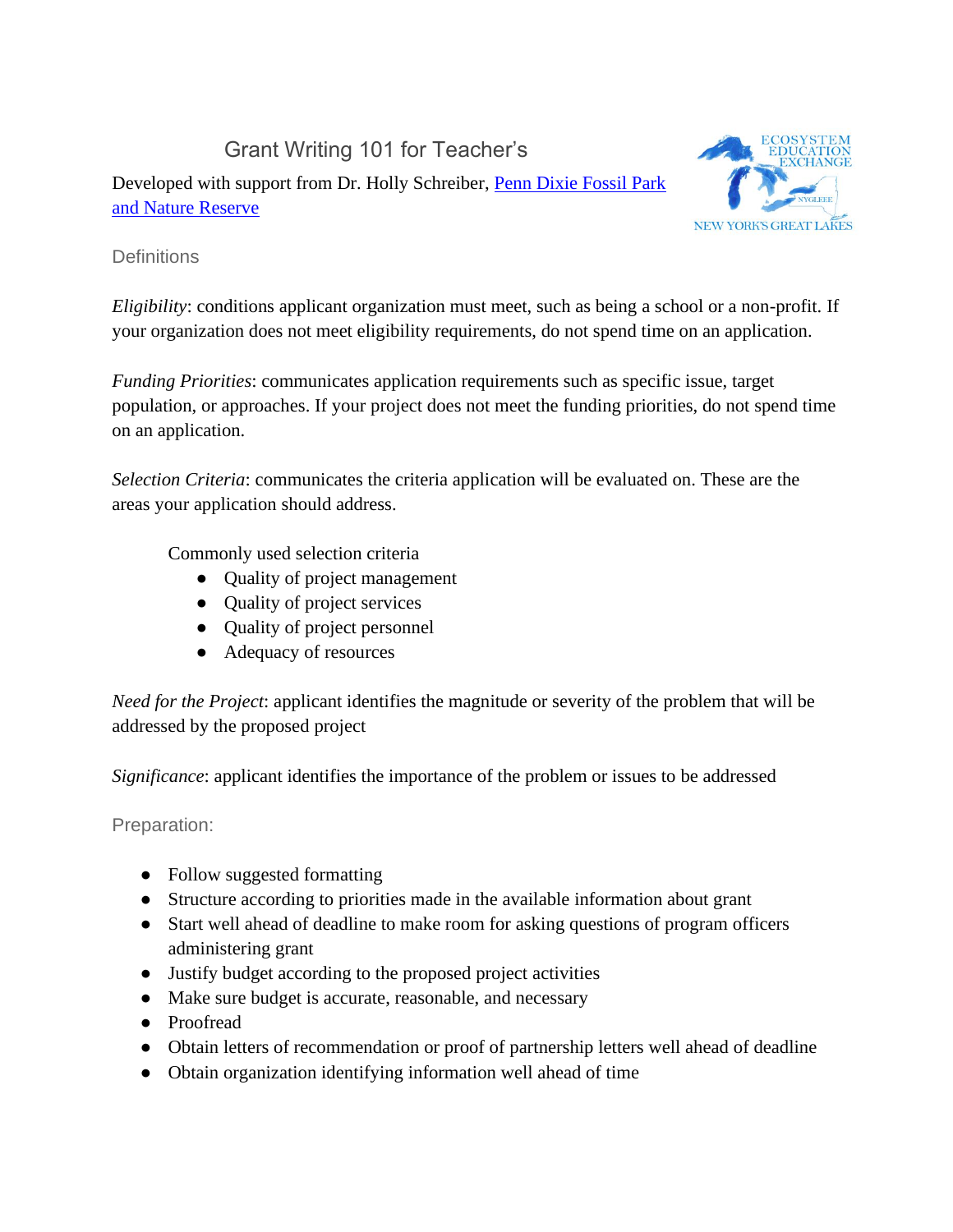• Read request for proposal thoroughly, and consider how your proposal aligns with award criteria.

Department of Education <https://www2.ed.gov/about/offices/list/osdfs/grantwrite101.pdf>

Federal Grant Writing Information

## **Getting Started Checklist**

The grant process encompasses a lot of steps that are completed by different groups. Below is a checklist of the main steps in this process with links to more detailed information on each one.

□ Familiarize yourself with the overall [Grants Lifecycle](https://www.grants.gov/web/grants/learn-grants/grants-101/grant-lifecycle.html)

[□](https://www.grants.gov/web/grants/learn-grants/grant-eligibility.html) [Determine your eligibility](https://www.grants.gov/web/grants/learn-grants/grant-eligibility.html) for funding opportunities on Grants.gov

 $\Box$  Identify the right [types of funding opportunities](https://www.grants.gov/web/grants/learn-grants/grant-programs.html) for you

 $\Box$  Learn about the [reporting requirements](https://www.grants.gov/web/grants/learn-grants/grant-reporting.html) you will need to comply with if awarded funding

 $\Box$  [Search for](https://www.grants.gov/web/grants/search-grants.html) the specific grant you will apply for

 $\Box$  Confirm that you ar[e](https://www.grants.gov/web/grants/applicants/applicant-eligibility.html) [eligible](https://www.grants.gov/web/grants/applicants/applicant-eligibility.html) to apply for that grant

[□](https://www.grants.gov/web/grants/register.html) [Register](https://www.grants.gov/web/grants/register.html) with Grants.gov

 $\Box$  [Apply](https://www.grants.gov/web/grants/applicants/apply-for-grants.html) for the grant

Grant Lifecycle Timeline

Grants.gov brings together Federal awarding agencies and applicants, helping to streamline the grant process. Read below to learn more about the roles of Grantors and Applicants in the Federal grant lifecycle.

The grant process follows a linear lifecycle that includes creating the funding opportunity, applying, making award decisions, and successfully implementing the award. The specific actions along the lifecycle are grouped into three main phases. Each of the three phases has its own page that provides a more detailed look at the process:

- 1. **[Pre-Award Phase](https://www.grants.gov/web/grants/learn-grants/grants-101/pre-award-phase.html)** [Funding Opportunities and Application Review](https://www.grants.gov/web/grants/learn-grants/grants-101/pre-award-phase.html)
- 2. **[Award Phase](https://www.grants.gov/web/grants/learn-grants/grants-101/award-phase.html)** [Award Decisions and Notifications](https://www.grants.gov/web/grants/learn-grants/grants-101/award-phase.html)
- 3. **[Post Award](https://www.grants.gov/web/grants/learn-grants/grants-101/post-award-phase.html)** [Implementation, Reporting, and Closeout](https://www.grants.gov/web/grants/learn-grants/grants-101/post-award-phase.html)

More information:<https://www.grants.gov/learn-grants/grants-101.html>